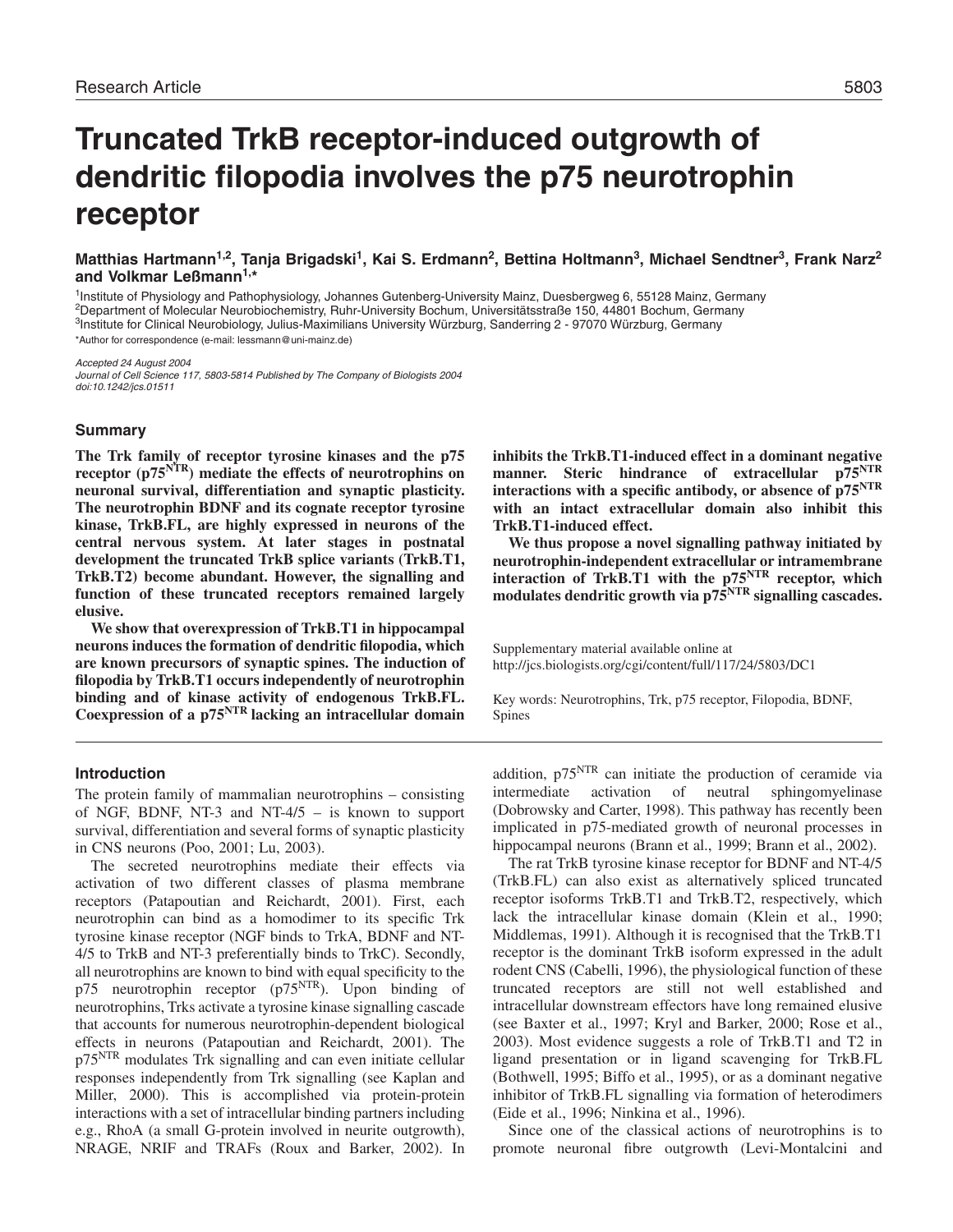Hamburger, 1953), it was an intriguing recent finding, that overexpression of TrkB.T1 receptors in cortical slice cultures can initiate dendritic branching, which is negatively regulated by phosphorylated TrkB.FL receptors coexpressed in the same cells (Yacoubian and Lo, 2000). Comparable effects were reported for filopodial growth induced by ectopic expression of TrkB.T1 in a neuroblastoma cell line (Haapasalo et al., 1999). However, both studies did not delineate the mechanism of these TrkB.T1-induced effects.

In order to investigate the underlying signalling mechanism of TrkB.T1-induced process outgrowth in postnatal rat hippocampal neurons, we overexpressed GFP-tagged versions of the different TrkB receptor isoforms in neuron microcultures. We found that overexpression of TrkB.T1 and TrkB.T2 induced a two- to threefold increase in the number of dendritic filopodia. This effect was independent of neurotrophin binding and was also seen with a mutant TrkB.T1 receptor that completely lacked the cytoplasmic tail. Coexpression of TrkB.FL had a dominant negative effect on TrkB.T1-induced filopodial growth. As revealed by application of an antibody that binds to the extracellular epitope of the p75NTR and that inhibits filopodia formation, this TrkB.T1 induced growth of filopodia involves p75<sup>NTR</sup> signalling. Accordingly, the TrkB.T1-induced effect is inhibited by coexpression of a dominant negative p75NTR, which lacks the cytoplasmic domain, and is significantly reduced in neurons derived from exon III p75<sup>NTR</sup> knockout mice.

These data add a new facet to the functions of NT receptor signalling, suggesting an activation of certain aspects of p75NTR signalling by interaction with non-liganded truncated TrkB receptors. This interaction could play a role in promoting synapse formation via dendritic filopodia.

# **Materials and Methods**

## Construction of TrkB expression vectors

To facilitate detection of protein expression in living cells, green fluorescent protein (GFP) was fused C-terminally, i.e. to the intracellular domain, of the three known rat TrkB isoforms TrkB.FL, TrkB.T1 and TrkB.T2 (Middlemas et al., 1991). TrkB cDNAs used as templates for PCR amplification were kindly provided by D. Middlemas. Oligonucleotides were synthesised for the respective 3′ and 5′ termini to allow restriction digestion after the PCR reaction and deletion of stop codons in case of GFP fusion proteins (e.g. 3′ primers: TrkB.FL-GFP, GATGGATCCCGGCCTAGGATGTCCAGGTAG; TrkB.T1- GFP, GATGGATCCCGCCCATCCAGGGGGATCTTATG; TrkB.T2- GFP, GATGGATCCCGAGAAGCAAAATAAGCACACTTCTG; TrkB.T1∆ICD-GFP, GATGGATCCGTCGCCAACTTGAGCAGA-AGC. 5′ primer for all four constructs: ACGAATTCGCCACCAT-GTCGCCCTGGCCGAGGTG). Amplified fragments were digested with *Eco*RI and *Bam*HI and ligated into the pEGFP-N1 or pDsRed2- N1 vector (CLONTECH Inc.). Unfused controls (TrkB.T1, wt TrkB.FL) were constructed accordingly without removal of the stop codon. In order to examine the role of  $p75<sup>NTR</sup>$  signalling, a  $p75<sup>NTR</sup>$ -GFP fusion protein and the deletion construct p75∆ICD (fused to DsRed) were cloned using a similar strategy. All constructs were verified by sequencing. Expression of all constructs used in this study was driven by CMV promoters.

## Cell culture

COS7 and PC12 cells were grown in Dulbecco's Modified Eagle's Medium (DMEM; Gibco) containing either 10% fetal calf serum (COS7) or 10% horse serum and 5% fetal calf serum (PC12) and supplemented with penicillin and streptomycin (37 $^{\circ}$ C in 10% CO<sub>2</sub>). Upon reaching confluence, cells were passaged 1:3 (PC12) or 1:7 (COS7). For transfection and fluorescence imaging, cells were plated on uncoated glass coverslips with a density of 100,000 cells/cm<sup>2</sup> . Transfection was performed 1 day after plating, fluorescence imaging 1-2 days after transfection.

## Hippocampal microcultures

Dissociated postnatal rat hippocampal microcultures were prepared as described previously (Lessmann and Heumann, 1998), with minor modifications. Primary postnatal (P0-P2) neocortical astrocytes were isolated and cultured on glass cover slips at low density in DMEM medium containing 10% FCS, to yield astrocyte islands of 100-300 µm in diameter after 7-14 days in vitro (DIV). Postnatal rat hippocampal neurons were plated at a density of 5-20 neurons per astrocyte island onto the astrocyte coverslips, and neurons were cultured in serum-free medium (Neurobasal with 2% B27; Gibco). After 4 days, 4  $\mu$ M ARAC was added to inhibit glial proliferation. Cultures from p75NTR knockout mice were prepared accordingly from the offspring of homozygous male and female  $p75<sup>NTR</sup>$  knockout mice (Lee et al., 1992), obtained from a local breeding colony.

## **Transfection**

Rat hippocampal microcultures were transfected with the expression plasmids at 8-9 DIV, using the calcium phosphate precipitation method as described previously (Haubensak et al., 1998). After transfection, 4% fetal calf serum (FCS) was added. Cells were used for experiments 2-3 days after transfection (10-11 DIV). Cultures from p75NTR knockout mice and from C57/BL6 wild-type mice were transfected at 7-8 DIV with TrkB.T1-GFP and GFP, respectively (1 µg), and cotransfected with DsRed2 plasmid (2 µg). No FCS was added. Quantification of filopodia in these experiments was performed by a person blind to the identity of the cultures.

PC12 and COS7 cells were transfected with the polyethylenimine (PEI) method as described by others (Lambert et al., 1996). Briefly, 5 µg DNA per 35 mm dish were diluted in 125 µl of 0.15 M NaCl, mixed with 15 µl PEI solution (900 µg/ml 50% PEI 800 kDa, pH 6.5) and 110 µl 0.15 M NaCl, incubated for 10 minutes at room temperature and added to 1 ml serum-free DMEM. After incubating the cells with this solution for 3 hours (37 $\degree$ C, 10% CO<sub>2</sub>), the medium was changed to normal cell culture medium (see above). For the fibre outgrowth assay, 20-30 green fluorescent cells were evaluated per coverslip.

## Fluorescence imaging

Coverslips with transfected cells were transferred into Petriperm dishes (Vivascience) with folio bottoms and observation of fluorescence signals was performed as described previously (Hartmann et al., 2001).

Cells were inspected through high aperture oil immersion objectives (40×, NA: 1.0; 100×, NA: 1.35) of an inverted epifluorescence microscope (Olympus IX 70). GFP fluorescence was detected with narrow excitation (450-490 nm) and emission (dichroic mirror: 495 nm; 500-550 nm) band pass filters. Red fluorescence was detected with a custom built filter set (excitation: 530-550 nm; dichroic mirror: 570 nm; emission: 590-650 nm). Illumination of the probe was restricted to image capture and controlled with an electronic shutter device (Uni-Blitz). Pictures were captured with a digital CCD camera (Sensys 1401E, Photometrics). Data acquisition and analysis was performed with MetaView software (Universal Imaging). Brightness and contrast of images were adjusted to make use of the dynamic range of colour representation. All images of a given figure were treated equally.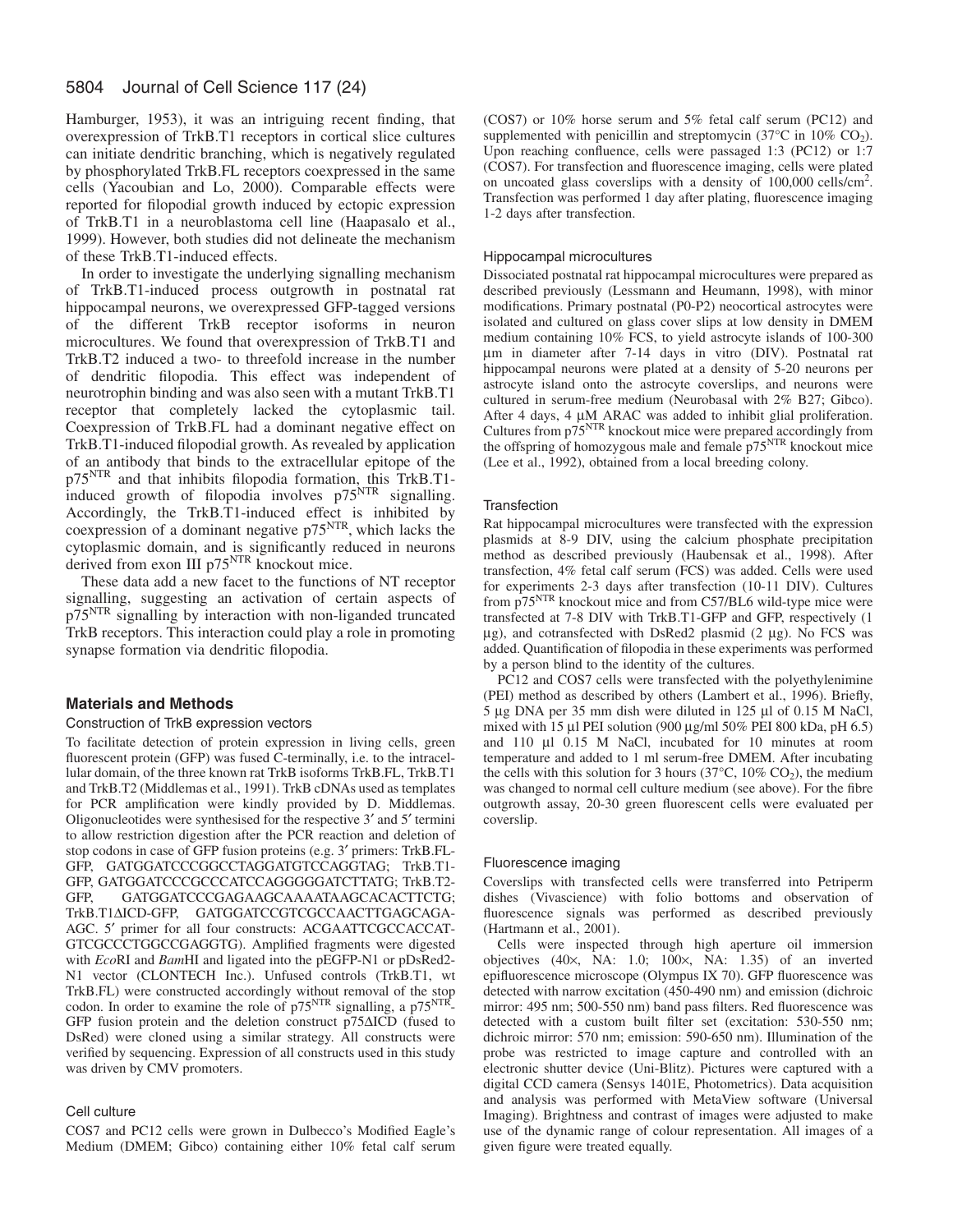## Immunocytochemistry

Coverslips of transfected cells were fixed (4% formaldehyde in PBS) and permeabilized (0.1% Triton X-100) using standard procedures (see Haubensak et al., 1998). Tau antibody (mouse, 1:200; Boehringer Mannheim), TrkB.T1 antibody (TrkB[TK-], rabbit, 1:200; Santa Cruz Biotechnology) and MAP2 antibody (mouse, 1:200; Sigma) were incubated for 1 hour at room temperature (RT) followed by incubation (RT, 1 hour) with Alexa Green-coupled anti-rabbit secondary antibody or Alexa Red-coupled anti-mouse secondary antibody (both 1:1000; Molecular Probes). Where required, polymerized filamentous actin was stained by incubating with Phalloidin-TRITC (1:100, Sigma) for 20 minutes (at RT).

#### Sholl analysis

To measure the complexity of the dendritic tree of cultured neurons, Sholl analysis was performed on single transfected neurons on microislands 2-3 days after transfection (10-11 DIV). Imaginary circles with radii in increments of 5 µm up to 30 µm were drawn around the cell body, and the number of intersections with fluorescent neurites of the same neuron were counted.

#### Quantification of the density of filopodia

To determine the effect of TrkB.T1 expression on filopodia formation, the filopodic density of single transfected neurons on microislands was determined 2 days after transfection (10 DIV). Of every neuron under examination a 40 µm section of a typical dendrite that was in the plane of focus was chosen for counting. For these sections the number of protrusions between 1 and 10  $\mu$ m in length were determined. Inhibitors, ligands etc. were applied on the day of transfection at concentrations as indicated. All results are given as mean values  $\pm$  s.e.m. Statistical significance was determined using the two-tailed Student's *t*-test. The absolute numbers of filopodia were dependent on experimental conditions. The batch of FCS used for plating, the person responsible for counting and the necessity to add FCS after transfection to rat but not to mouse neurons were the most sensitive factors for the count of filopodia. Therefore negative (GFP transfected or TrkB.FL transfected) and positive controls (TrkB.T1- GFP) were included in all experiments. Only data from experiments with identical conditions were pooled.

## **Reagents**

K252a and neurotrophins were obtained from Alomone Labs, TrkB-Fc receptor bodies from R&D Systems and MC192 monoclonal antibody was purchased from Chemicon. Intact biological activity of neurotrophins, of TrkB-Fc receptor bodies, and of k252a was tested at regular intervals in a PC12 cell fibre outgrowth assay (see supplementary material).

## Intact biological function of neurotrophins

The intact biological function of the exogenously added neurotrophins in our experiments (i.e. NGF, BDNF, NT-4/5, 100 ng/ml each), of the Trk kinase inhibitor k252a (200 nM) and of the TrkB receptor bodies (TrkB-Fc; 1 µg/ml) was tested at regular intervals using the above mentioned PC12 cell assay (see Fig. S1 in supplementary material). GFP-transfected PC12 cells (endogenously expressing TrkA) were used to test NGF and k252a. TrkB.FL-GFPexpressing PC12 cells were employed to test BDNF and NT-4/5. TrkB.FL-expressing PC12 cells cotransfected with GFP were used to examine the intact function of TrkB-Fc. Only neurotrophin batches yielding maximal stimulation (i.e. >50%, compare Fig. S1 in supplementary material) of fibre outgrowth at a concentration of 100 ng/ml were used for experiments with neurons. The Trk kinase inhibitor k252a (200 nM) significantly inhibited NGF-induced fibre outgrowth and proliferation of NGF-treated (100 ng/ml) PC12 cells (data not shown).

# **Results**

In order to visualize the localization and assess the biological function of truncated TrkB receptors in hippocampal neurons we constructed GFP-tagged versions of rat TrkB.FL, TrkB.T1 and TrkB.T2 receptors. The GFP tag was fused via a seven amino acid flexible spacer to the C terminus of the different TrkB receptor isoforms (Fig. 1). These GFP-labeled constructs allowed us to directly identify transfected cells and to ascertain intact cell membrane targeting of the overexpressed constructs in each cell investigated (Klau et al., 2001). The intact biological function of the GFP-tagged TrkB.FL receptor (TrkB.FL-GFP) was investigated by testing ligand-induced process formation in TrkB.FL-GFP-transfected PC12 cells. This cell line is known to show fibre outgrowth when ectopically expressed TrkB receptors are activated by BDNF (Ip et al., 1993b; Fanger et al., 1995). One day after transient transfection with our TrkB-GFP construct, BDNF or NT-4/5 (100 ng/ml; 3 days) induced fibre outgrowth in these PC12 cells to an extent, which was indistinguishable from, (i) the respective process formation obtained following overexpression of untagged TrkB.FL, and, (ii) from NGFinduced fibre outgrowth in the same cells (Fig. S1 in supplementary material). This is in line with the intact ligandinduced tyrosine autophosphorylation of TrkB-GFP observed in COS7 cells (data not shown) (see also Watson et al., 1999).

Upon transfection (at 8 DIV) of postnatal rat hippocampal neurons with the TrkB.T1-GFP and TrkB.FL-GFP constructs, we observed a correct plasma membrane localization of both receptor isoforms in the soma and in the processes of living



**Fig. 1.** Topology of cloned TrkB and p75 fusion proteins. Green fluorescent protein (GFP) and red fluorescent DsRed was fused Cterminally to full length rat TrkB (TrkB.FL), yielding TrkB.FL-GFP and TrkB.FL-DsRed. Similarly, the truncated TrkB isoforms were constructed to yield TrkB.T1-GFP and TrkB.T2-GFP. As a control, unfused TrkB.T1 was cloned into the same vector. The intracellular domain of TrkB.T1 (black bar) was deleted in the construct T1∆ICD-GFP. C-terminal fusion of GFP to rat p75NTR yielded p75-GFP. A dominant negative p75<sup>NTR</sup> (lowermost construct) was generated by fusing DsRed to the transmembrane domain of  $p75<sup>NTR</sup>$ . The grey vertical bar shows the location of the plasma membrane; the extracellular space is to the left. The p indicates the pre sequence directing the receptor mRNAs to the rough ER.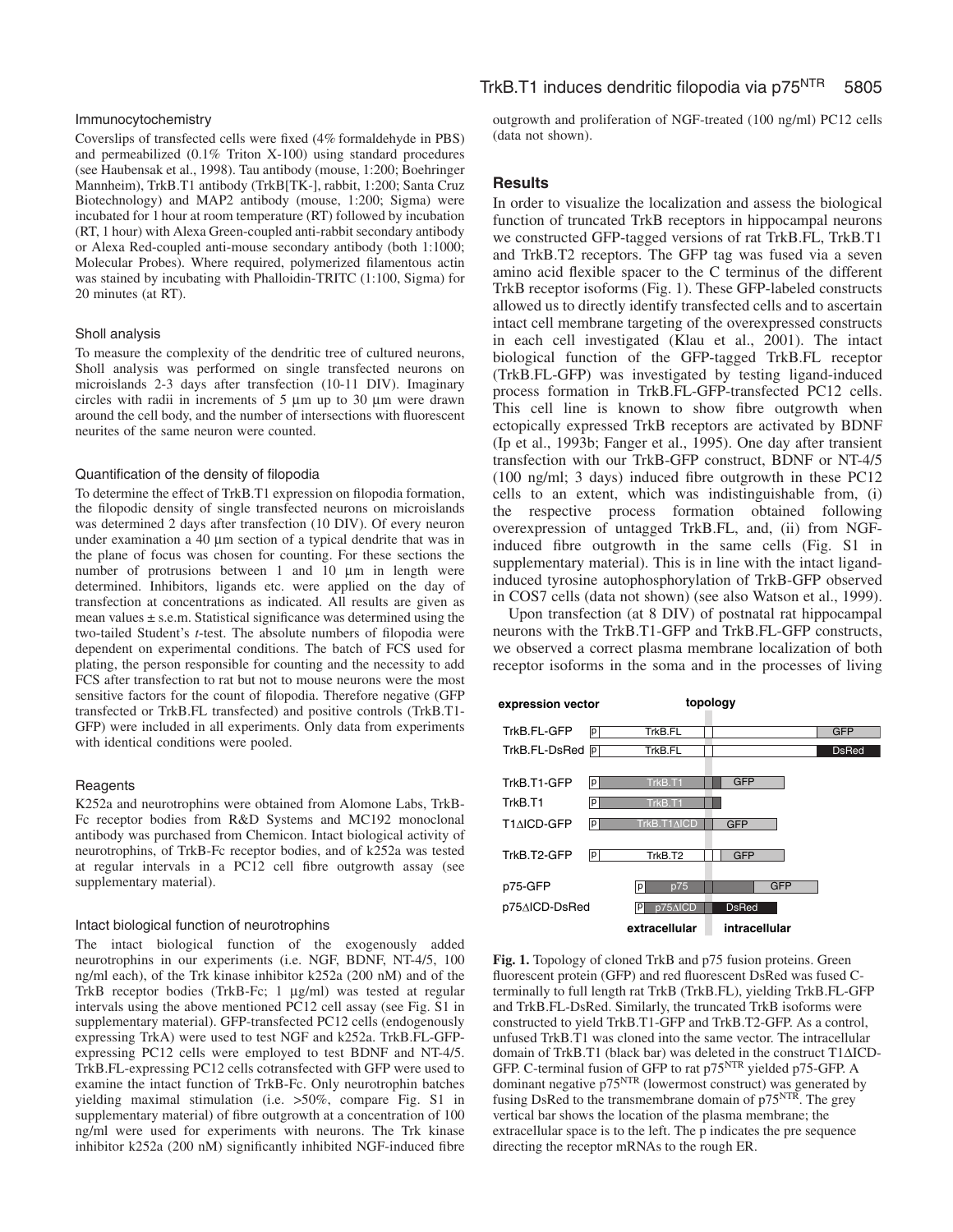

neurons (Fig. 2A). As expected, a substantial fraction of GFPlabeled TrkB.FL and of TrkB.T1 receptors was also found in intracellular compartments (Du et al., 2000; Haapasalo et al., 2002), the relative abundance of which was not further analyzed here. As indicated by colocalization with the dendritic marker MAP2 (Fig. 2B), both receptors were targeted to dendritic compartments (see also Kryl et al., 1999). In addition, axonal targeting was also evident in all neurons investigated, as indicated by the GFP fluorescence in MAP2 negative thin processes of transfected neurons (see arrows in Fig. 2B), and from colocalization with the axonal marker protein Tau (see Fig. S3 in supplementary material). Similar results were obtained when TrkB.T2 receptors were overexpressed (data not shown). These results suggest general neuronal (non-polarized) expression of the different TrkB receptor variants in our hippocampal neurons.

Interestingly, the expression of TrkB.T1-GFP in postnatal rat hippocampal neurons induced a highly significant  $(P<10^{-5})$ roughly twofold increase in the number of dendritic filopodia, as compared to TrkB.FL-GFP and wt-GFP-overexpressing controls (see Fig. 3). For these and all further experiments only cells with a clear plasma membrane localization of the overexpressed receptors were selected, however, owing to image processing procedures necessary to visualize thin processes, membrane localization of the receptors is not evident in these pictures. Staining with TRITC-labeled phalloidin revealed the presence of filamentous actin in these membrane protrusions, which is a characteristic marker for dendritic filopodia. These filopodia typically give rise to the **Fig. 2.** TrkB.FL-GFP and TrkB.T1-GFP are localized in the plasma membrane of hippocampal neurons and are targeted to dendrites and axons. (A) Hippocampal neurons, transfected with TrkB.FL-GFP (left) and TrkB.T1-GFP (right) expression plasmids at 8 days in vitro (DIV), showed a clear accumulation of GFP fluorescence at the plasma membrane (2 days after transfection). (B) Immunocytochemistry of transfected neurons with an antibody against the dendritic marker MAP2 (at 16 DIV, 8 days after transfection). TrkB.FL-GFP and TrkB.T1-GFP in hippocampal neurons (green), were targeted to both, dendrites (MAP2-positive, red) and axons (MAP2-negative, arrows). Filopodia (small protrusions) were restricted to dendrites, whereas the appearance of axons was generally smooth. Scale bars: 5 µm (A); 20 µm (B).

formation of synaptic spines at later stages of development (see Harris, 1999). As revealed by Sholl analysis, the number of primary dendrites and of proximal dendritic branches was not significantly affected in these experiments (see Fig. 3C), corroborating the selective effect on filopodia. In spite of the unpolarized expression of TrkB.T1 in our neurons, we did not observe a similar effect of TrkB.T1 on the growth of axonal filopodia.

Given the membrane targeting of both receptors (see Fig. 2), the selective induction of filopodia in TrkB.T1-GFP-overexpressing versus TrkB.FL-GFP-overexpressing cells

clearly indicates true induction of processes rather than just highlighting of processes by membrane targeted GFP.

This interpretation is supported by control experiments in which filopodia formation was analyzed by the red fluorescence of coexpressed DsRed protein in neurons transfected with either TrkB.T1-GFP or wt-GFP: mouse hippocampal neurons were cotransfected at 8 DIV with either TrkB.T1-GFP and DsRed (3:1) or with GFP and DsRed (3:1). Two days posttransfection, dendritic filopodia were counted in the red fluorescent channel (DsRed) for both conditions. There was a roughly twofold visible increase in TrkB.T1-GFPexpressing neurons (significantly different with *P*<0.0001; see Fig. S2 in supplementary material). These results indicate that the TrkB.T1-induced induction of filopodia is also visible when cytosolic DsRed fluorescence is evaluated in both conditions. This is also evident from the largely overlapping fluorescence of TrkB-T1-GFP and DsRed fluorescence in the same cells. Thus, either GFP- or TrkB.FL-GFP-expressing cells could be used as negative control in all subsequent experiments.

Further control experiments employing overexpression of untagged TrkB.T1 receptors and analysis of filopodia by the red fluorescence of coexpressed DsRed demonstrated a similar induction of filopodia also for untagged TrkB.T1 receptors: rat hippocampal neurons were cotransfected at 8 DIV with TrkB.T1 receptors (either TrkB.T1-GFP or wt TrkB.T1) and a DsRed expression plasmid (DNA ratio TrkB.T1:DsRed, 3:1). As a negative control, sister cultures were cotransfected with GFP and DsRed (DNA ratio, 3:1). Two days after transfection, dendritic filopodia were counted in the three groups in the red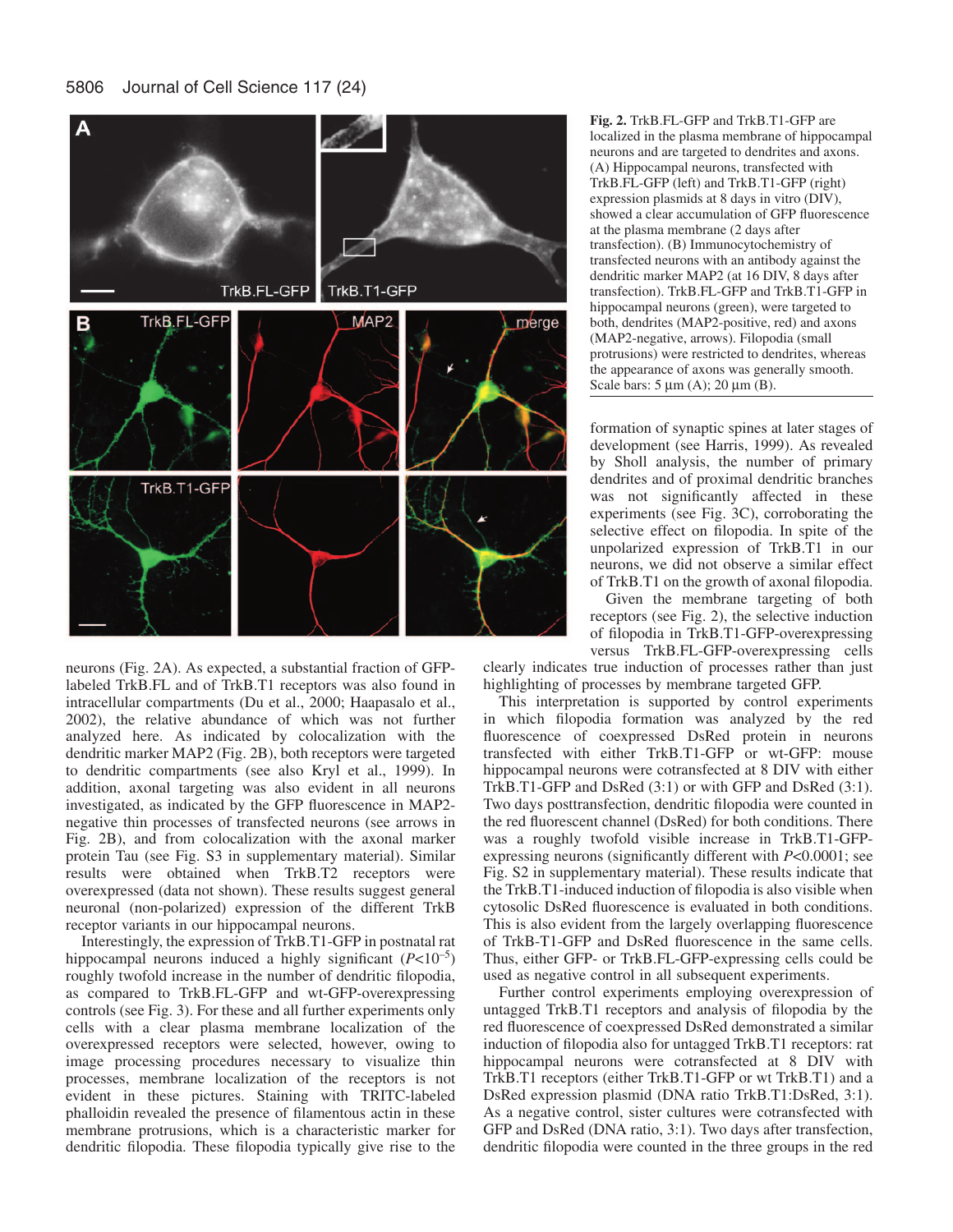fluorescent channel (DsRed). GFPtagged and wt TrkB.T1 receptor both showed a 1.6-fold increased number of dendritic filopodia compared to the negative control (see Fig. S4 in supplementary material; both TrkB.T1 groups significantly different from GFP with *P*<0.001). These results indicate that induction of filopodia by TrkB.T1 is not an artefact of the GFP tag. This rules out that the GFP tag of TrkB.T1 was responsible for the indcution of filopodia.

A similar increase in the growth of dendritic filopodia was observed when TrkB.T2-GFP was overexpressed in hippocampal neurons (data not shown). However, since TrkB.T1 is more highly conserved between species and is the only truncated receptor in humans (Biffo et al., 1995; Shelton et al., 1995), all subsequent experiments were performed with the TrkB.T1-GFP construct.

To assess the signaling mechanism of the TrkB.T1-induced outgrowth of dendritic filopodia, we examined the effects of endogenously released and of exogenously added TrkB receptor ligands, respectively (Fig. 4). In order to scavenge endogenously released BDNF and/or NT-4/5 in our cultures, 0.4 µg/ml TrkB-Fc receptor bodies (Shelton et al., 1995) were added at the day of transfection (8 DIV). This treatment had no effect on the magnitude of filopodial growth in either TrkB.T1-GFP- or TrkB.FL-GFP-overexpressing neurons. Likewise, the TrkB.T1-GFP-induced growth of filopodia and the basal levels of filopodia formation in TrkB.FL-GFPexpressing and wt-GFP-expressing neurons was not affected by the exogenous application of BDNF or NT-4/5 (100 ng/ml). These results indicate that the TrkB.T1-induced growth of filopodia occurs independently from

neurotrophin binding. In addition, these data demonstrate that the basal formation of dendritic filopodia in our cultures is independent of ligand-induced signalling via endogenously expressed or overexpressed full length TrkB receptors.

The independence of the TrkB.T1-induced formation of dendritic filopodia from full length TrkB signalling was further corroborated by experiments wherein the signalling of Trk receptors was completely inhibited by application of supramaximal concentrations of the Trk kinase inhibitor K252a (200 nM, Fig. 4B): again, this treatment did not affect either the TrkB.T1-induced formation of filopodia or the basal levels of filopodia in control cultures expressing endogenous levels of TrkB.FL. Thus, the TrkB.T1-induced formation of filopodia cannot be explained by an interference of the overexpressed



**Fig. 3.** TrkB.T1 expression in hippocampal neurons increases the number of dendritic filopodia. (A) Typical examples of the morphology of TrkB.T1-GFP-, TrkB.FL-GFP- and GFPexpressing hippocampal neurons (at 11 DIV, 3 days after transfection). The increased number of filopodia in TrkB.T1-GFP expressing neurons lead to a ruffled appearance (left) compared to the much smoother TrkB.FL-GFP and GFP controls. (B) The increase in density of filopodia was highly significant ( $n=26-91$  cells, 5-13 independent experiments,  $P<10^{-5}$ ). (C) Sholl analysis of all neurons from B. The expression of TrkB.T1-GFP, had no significant effect on the complexity of the dendritic tree. (D) Typical dendrite of a TrkB.T1-GFP expressing hippocampal neuron (green, at 10 DIV). Phalloidin-TRITC staining (red) of TrkB.T1-GFPinduced filopodia revealed their filamentous actin content, which is characteristic for filopodia. Scale bars:  $10 \mu m$  (A);  $5 \mu m$  (D).

TrkB.T1 with the full-length TrkB tyrosine kinase signalling. Rather, our results suggest a novel independent signalling of non-liganded TrkB.T1 receptors in hippocampal neurons.

To examine whether the short intracellular tail of the TrkB.T1 receptor, which is highly conserved among species, is necessary to observe the effect on filopodial growth, we generated a mutant lacking all of the intracellular domain of TrkB.T1 (TrkB.T1∆ICD-GFP; see Fig. 1). Again, the GFP tag allowed us to directly ascertain that this mutant receptor was targeted to the membrane (data not shown). To our surprise, overexpression of this construct yielded induction of dendritic filopodia in hippocampal neurons to an extent that was indistinguishable from the TrkB.T1-GFP-induced effect (not significantly different with *P*>0.14; Fig. 4C). The most likely explanation of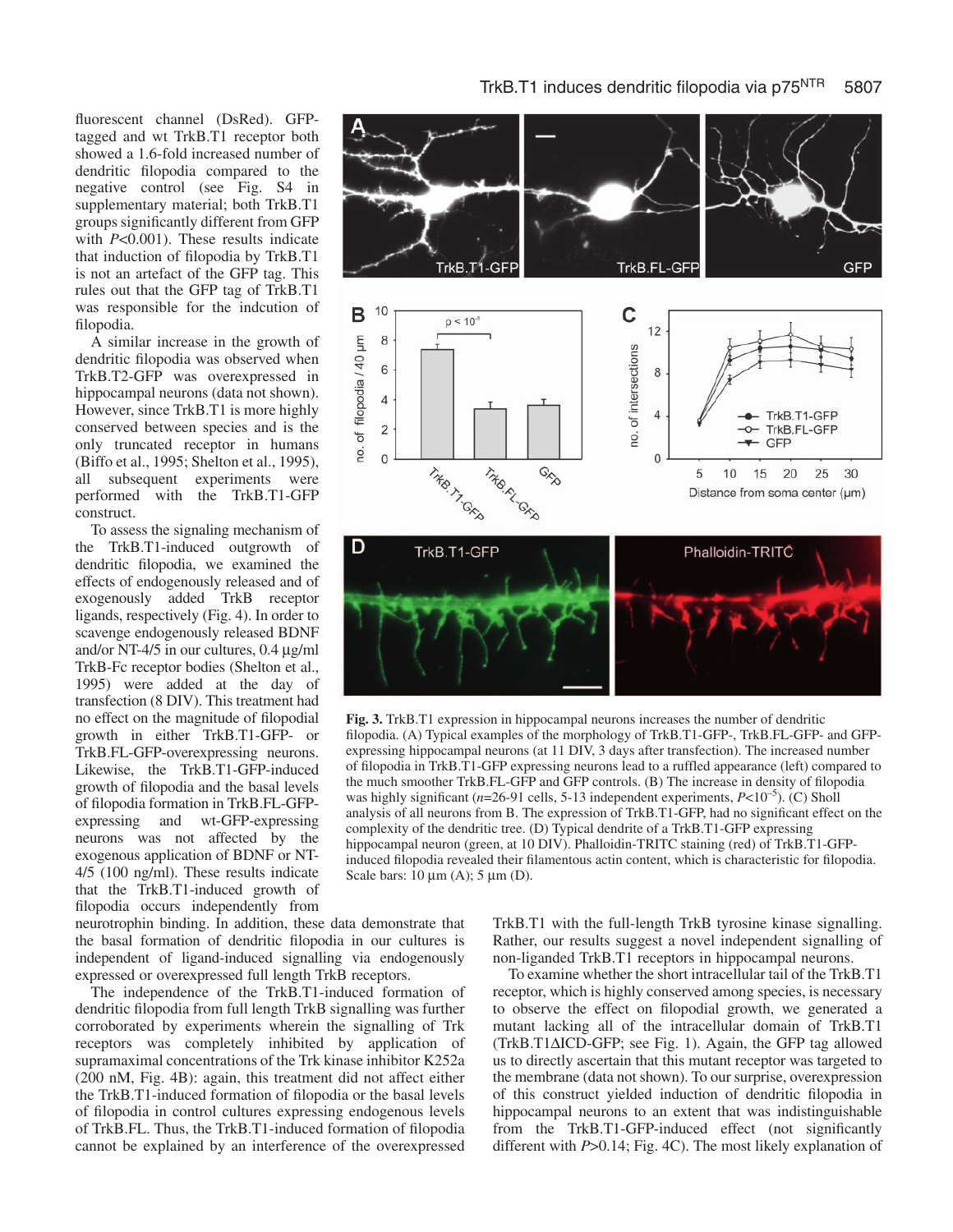

coexpression of TrkB.T1 and TrkB.FL



**Fig. 4.** The induction of filopodia by TrkB.T1 is independent from ligand binding, TrkB kinase activity, and from the intracellular domain of TrkB.T1. (A) Hippocampal neurons were transfected with TrkB.T1-GFP, TrkB.FL-GFP or GFP expression plasmids. On the day of transfection, either TrkB ligand (BDNF or NT-4/5) was added (100 ng/ml), or endogenously released ligand was scavenged with TrkB-Fc receptor bodies (0.4 µg/ml). The density of filopodia was determined 2 days later. Neither exogenous application of ligand nor scavenging of endogenously released ligands with TrkB-Fc receptor bodies influenced the density of dendritic filopodia (*n*=10-50 cells; two to five independent experiments,  $*P<10^{-4}$ , compared with TrkB.T1-GFP positive control). (B) K252a (200 nM), did not affect the growth of filopodia, indicating the lack of an effect of Trk kinase signalling. \*Significantly different from TrkB.T1-GFP with *P*<0.05. (C) The induction of filopodia by a deletion mutant of TrkB.T1 without intracellular domain (T1∆ICD-GFP) was not significantly different (*P*>0.14) from the TrkB.T1-GFP-induced effect. The increase in filopodia caused by T1∆ICD-GFP is statistically significant compared to TrkB.FL-GFP transfected controls (\**P*<0.05, *n*=8-26 cells).

this result is, that an extracellular or intramembrane interaction of the TrkB.T1 receptor with an unidentified membrane protein is sufficient for the induction of filopodia.

Since the truncated TrkB receptors are known to form heterodimers with TrkB.FL (Eide et al., 1996; Ninkina et al., 1996) we reasoned that unliganded TrkB.FL could be the interacting membrane protein for TrkB.T1 in our cells. Thus, we coexpressed TrkB.FL-DsRed together with TrkB.T1-GFP (ratio TrkB.FL:TrkB.T1 DNA: 3:1) and compared the formation of dendritic filopodia in these coexpressers to neurons expressing only TrkB.T1-GFP in the same culture dishes (Fig. 5). In order to definitely rule out endogenous Trk kinase signalling, 200 nM K252a was added at the day of transfection. Instead of disclosing

> a role for a signalling competent TrkB.FL/TrkB.T1 heterodimer, these experiments revealed a dominant negative effect of coexpressed TrkB.FL on the TrkB.T1-induced formation of filopodia. These results clearly indicate that the fulllength TrkB receptor can not be the transducer of TrkB.T1-dependent formation of dendritic

> **Fig. 5.** Expression of TrkB.FL inhibits the TrkB.T1-induced growth of filopodia in a dominant negative fashion. Hippocampal microcultures were cotransfected with TrkB.T1- GFP and TrkB.FL-DsRed (relative amounts of DNA: 1:3). (A) A typical neuron, expressing both TrkB.T1-GFP and TrkB.FL-DsRed. Note the smooth dendritic surface, compared to B, a neuron expressing TrkB.T1-GFP only. (Insets in A an B show boxed areas at higher magnification.) (C) The reduction in the density of filopodia by coexpression of TrkB.FL is highly significant compared to controls expressing TrkB.T1 only  $(P<10^{-5} n=16-22$  cells; three independent experiments). Both groups of neurons from a given experiment were located on the same glass cover slip. All experiments were performed in the presence of 200 nM K252a. Therefore, TrkB receptor tyrosine kinase activity is not required for the dominant negative action of TrkB.FL. Scale bars:  $20 \mu m$  (A);  $5 \mu m$  (inset).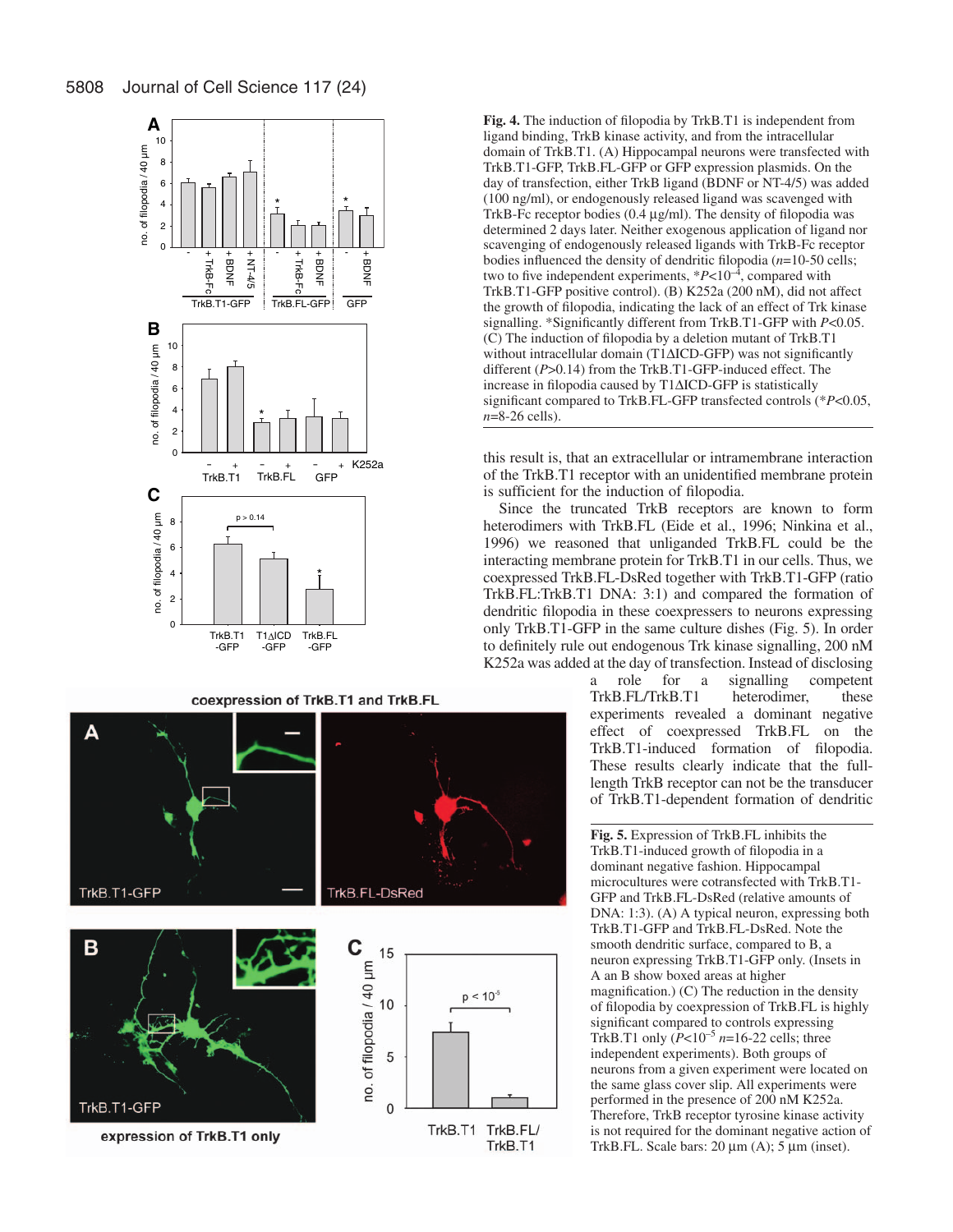

#### A Coexpression of TrkB.T1-GFP and p75∆ICD-DsRed



# TrkB.T1 induces dendritic filopodia via p75<sup>NTR</sup> 5809

**Fig. 6.** TrkB.T1-induced formation of filopodia is dependent on p75<sup>NTR</sup> but can not be mimicked by application of NGF. Application of 8 µg/ml MC192 (a monoclonal antibody that binds to an extracellular epitope of p75<sup>NTR</sup>) to TrkB.T1-overexpressing neurons reduced the outgrowth of filopodia to control levels (\*\*significantly different from TrkB.T1-GFP; *P*<0.01). Basal levels of filopodia remained unaffected (see GFP controls). Application of 100 ng/ml NGF to GFP transfected controls does not mimic the effect of TrkB.T1 expression ( *n*>30cells; five experiments).

filopodia. However, the dominant negative effect of the TrkB.FL in these experiments suggested that both receptor isoforms might compete for a common downstream effector.

Since the p75<sup>NTR</sup> is known to physically interact with TrkB.T1 and TrkB.FL receptors (Bibel et al., 1999), we hypothesized that the TrkB.T1-induced outgrowth of filopodia in our hippocampal cultures could be mediated by interaction with the  $p75<sup>NTR</sup>$ . A contribution of  $p75<sup>NTR</sup>$  signalling is in fact supported by experiments making use of the highly specific monoclonal  $p75$ 

antibody MC192. This antibody binds to an extracellular epitope of the p75<sup>NTR</sup>, which is not involved in ligand binding but rather sterically inhibits (at high antibody concentrations of 8  $\mu$ g/ml) the interaction of p75<sup>NTR</sup> with TrkA receptors in the outer membrane leaflet (Barker and Shooter, 1994). Thus, in the case of the physical extracellular interaction of TrkB.T1 and p75NTR in our experiments we expected to see an MC192-dependent inhibition of filopodial growth. In fact, incubation of TrkB.T1-GFP-expressing neurons with MC192 (8 µg/ml) significantly reduced ( *P*<0.01) the T1-induced formation of filopodia in our hippocampal cultures to nearly control levels, whereas basal levels of filopodia in wt-GFP controls remained unaffected (Fig. 6). Lower concentrations of MC192 (0.2 µg/ml), which are known to promote synergistic interactions between p75<sup>NTR</sup> and Trk receptors (Maliartchouk and Saragovi, 1997) failed to show any effect on filopodial growth in our cultures (data not shown). Interestingly, overexpression of p75NTR in hippocampal neurons resulted in the

Fig. 7. Coexpression of a dominant negative p75<sup>NTR</sup> variant (p75 ∆ICD-DsRed) inhibits the TrkB.T1-induced growth of filopodia. Neurons were cotransfected with TrkB.T1-GFP and p75∆ICD-DsRed (relative amounts of DNA: 3:1). (A) Typical neuron, expressing both, TrkB.T1-GFP and p75 ∆ICD-DsRed. Note the lack of filopodia compared with the neuron expressing TrkB.T1-GFP only (on the same coverslip) shown in B. Insets in A and B show boxed areas at higher magnification. (C) The reduction in the density of filopodia by coexpression of p75 ∆ICD-DsRed is highly significant ( *P*<0.0001). (D) Neurons were cotransfected with GFP and p75 ∆ICD-DsRed (relative amounts of DNA: 3:1). Cells coexpressing p75 ∆ICD-DsRed showed a significant ( *P*<0.0001) reduction of filopodia compared with neurons expressing GFP only, on the identical coverslips, highlighting the physiological significance of TrkB.T1-induced filopodial growth (*n*=13-30 cells from three independent experiments). Scale bars:  $20 \mu m$  (A);  $5 \mu m$  (inset).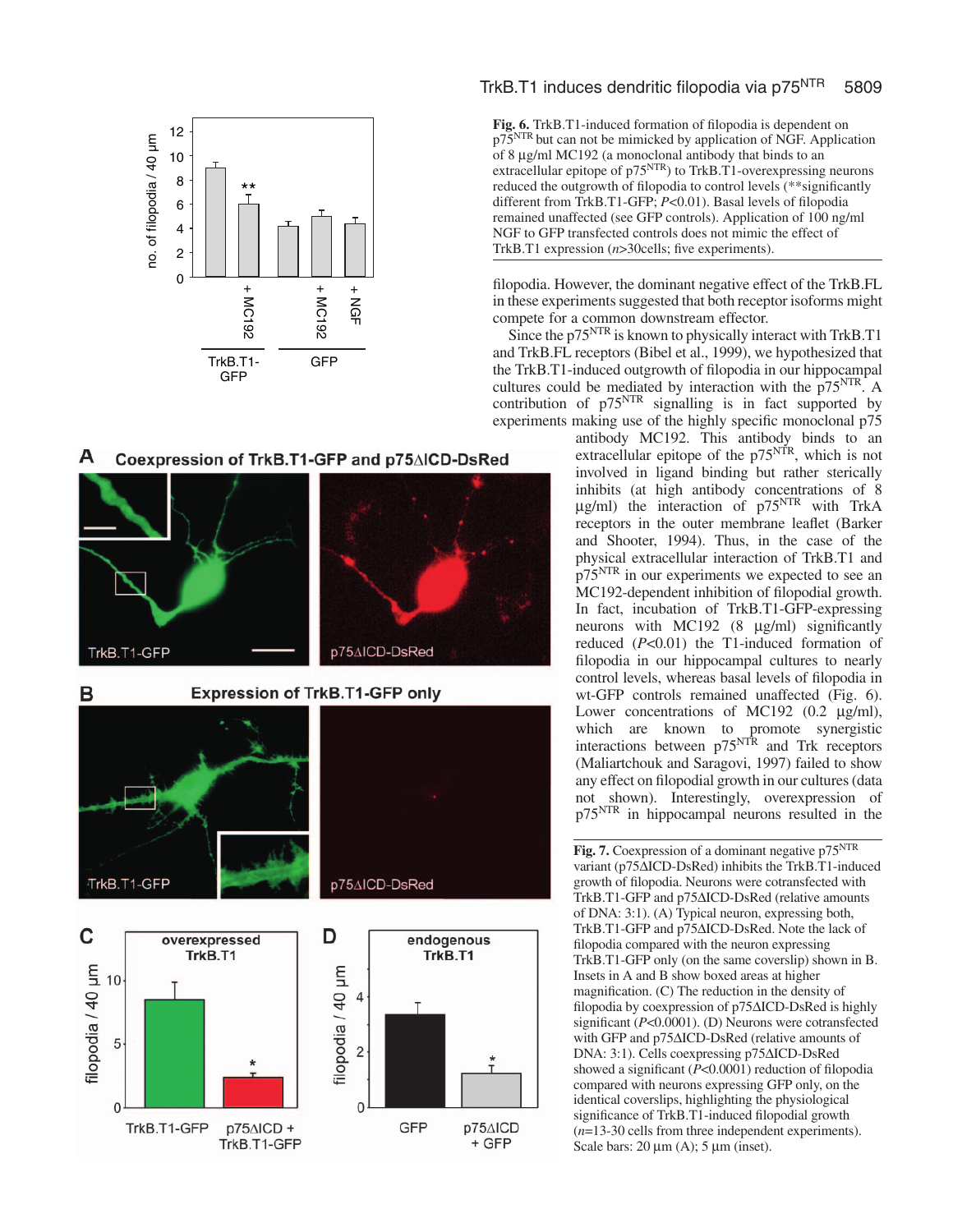induction of filopodial growth on its own ( $p75: 5.5\pm0.5$ ) filopodia per 40 µm dendrite; TrkB.T1: 6.3±0.6; TrkB.FL: 2.8±1.1, significantly different with *P*<0.01). However, in many cases the overexpression of  $p75<sup>NTR</sup>$ also induced neuronal death, which is in line with neurotrophin-independent induction of neuronal death via the intracellular domain of p75<sup>NTR</sup> in vivo (Majdan et al., 1997).

Since TrkA receptors are absent from hippocampal neurons, application of NGF can be used to selectively activate  $p75<sup>NTR</sup>$  signalling in these cells (Ip et al., 1993a; Brann et al., 1999; Friedman, 2000). To examine whether NGF-induced p75<sup>NTR</sup> activation is sufficient to induce filopodia, we stimulated GFPtransfected neurons with NGF (100 ng/ml). Interestingly, NGF failed to reproduce the TrkB.T1 induced growth of filopodia (Fig. 6), suggesting that partially different signalling mechanisms are at work downstream of the p75NTR, depending on whether NGF or TrkB.T1 is interacting.

Altogether, these data suggested that the TrkB.T1 induced formation of filopodia is transduced via neurotrophin-independent interaction of the extracellular or transmembrane domains of p75<sup>NTR</sup> and TrkB.T1 receptors, initiating downstream activation of certain aspects of p75<sup>NTR</sup> signalling.

Intriguingly, coexpression of TrkB.T1-GFP with a mutant  $p75<sup>NTR</sup>$ , which lacks the intracellular domain (p75∆ICD-DsRed), indeed inhibits the TrkB.T1 induced effect in a dominant negative manner: the formation of dendritic filopodia in these coexpressers was reduced fourfold, when compared to neurons expressing only TrkB.T1-GFP, in the same culture

(Fig. 7). It is of note, that in these experiments TrkB.T1-GFPexpressing cells were collected for both groups from identical coverslips. Thus, the observed differences in filopodial growth are only related to the presence/absence of p75∆ICD-DsRed in the cells, ruling out any bias in our analysis. This experiment provides strong evidence for the model of endogenous p75NTR being a downstream mediator of TrkB.T1-induced filopodia formation. Importantly, p75∆ICD-DsRed also significantly reduced basal levels of filopodia formation in wt-GFPexpressing controls (Fig. 7D), thus suggesting that endogenously expressed TrkB.T1 contributes to basal filopodia formation. In order to test for endogenous expression of TrkB.T1 in our neurons we performed immunocytochemistry with an antibody that reacts selectively with truncated TrkB receptors (anti-TrkB[TK–]). The antibody recognized truncated TrkB receptors in astrocytes (see also Rose et al., 2003) and in neurons of our hippocampal microcultures (Fig. 8). This supports the view that endogenous TrkB.T1 could account for basal levels of filopodial growth in our cultures (Fig. 7D).

In order to further establish TrkB.T1-induced signalling via p75<sup>NTR</sup> we performed experiments in hippocampal microcultures from exon III p75<sup>NTR</sup> knockout mice (Lee et al., 1992), which show a strong reduction, albeit not a complete deletion of all p75<sup>NTR</sup> isoforms (von Schack et al., 2001). Importantly, the TrkB.T1-induced formation of filopodia was significantly reduced in these cultures compared to matched wild-type controls (TrkB.T1 in p75 knockout: 14.5±0.9 filopodia per 40 µm dendrite; TrkB.T1 in wt: 20.0±1.1; significantly



**Fig. 8.** TrkB.T1 is endogenously expressed in hippocampal neurons and glia. (A) untransfected rat hippocampal microcultures were stained at 10 DIV with an antibody that selectively reacts with truncated TrkB receptors (TrkB[TK–]). (B) As a positive control, rat hippocampal neurons were transfected at 9 DIV with wt TrkB.T1 receptor and also processed for TrkB [TK–] immunocytochemistry. Neurons were identified by co-staining with a MAP2 antibody. Truncated TrkB receptors can be immunostained in untransfected neurons (arrows) and glia (asterisk). Specificity of the TrkB[TK–] antibody was evident from the intense signal in TrkB.T1-overexpressing neurons in B. Owing to the tenfold shorter exposure time for the overexpressed truncated receptor staining in the glia is not visible in B (lower panel). Scale bar:  $10 \mu m$ .



**Fig. 9.** Reduction of TrkB.T1-induced filopodia formation in hippocampal neurons from p75 knockout mice. Neurons from wt or p75NTR knockout mice were transfected with either TrkB.T1-GFP or GFP. The reduction in the density of TrkB.T1-induced filopodia in p75NTR knockout compared with wild-type mice is highly significant (*P*<0.0005). Both TrkB.T1-transfected groups were also significantly different from the respective GFP-transfected negative controls (\**P*<0.0001). The number of filopodia in GFP-expressing cells from p75NTR knockout mice was not significantly different from GFPexpressing wild-type cultures (*P*>0.15) (*n*=28-52 cells from two to three independent experiments).

different with *P*<0.0005, see Fig. 9). Nevertheless, the TrkB.T1 induced formation of filopodia was not abolished in these p75NTR knockout cultures. This suggests that the remaining extracellularly truncated  $p75<sup>NTR</sup>$  in these mice (von Schack et al., 2001) can partially substitute for the full length p75<sup>NTR</sup>.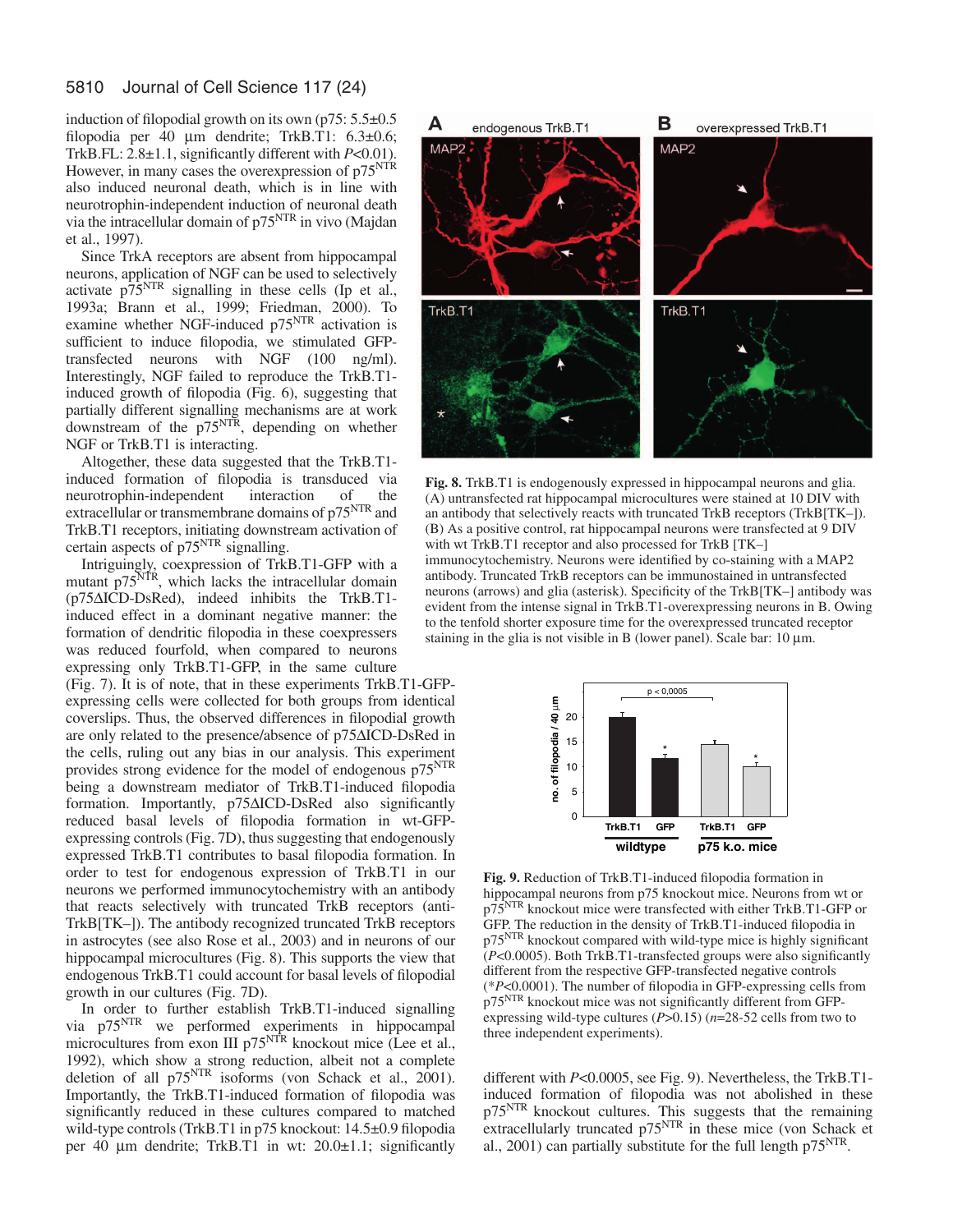In trying to rescue the inhibited filopodial growth in the exon III p75NTR knockout mice, we cotransfected one group of the knockout-derived cells with TrkB.T1-GFP and the wt-p75<sup>NTR</sup> receptor, respectively. However, as previously observed in rat neurons (see above) overexpression of wt-p75NTR also induced the death of mice neurons, thus impairing the observation of a rescue effect.

# **Discussion**

Our results indicate a novel signalling mechanism of truncated TrkB receptors in regulating dendritic growth of hippocampal neurons. Overexpression of truncated TrkB receptors (TrkB.T1 and TrkB.T2) induced a twofold increase in the number of dendritic filopodia. This effect was independent of the presence of neurotrophins and of tyrosine kinase signalling of endogenous TrkB.FL. Our data suggest an extracellular or intramembrane interaction between TrkB.T1 and p75<sup>NTR</sup> receptors, initiating filopodial growth via p75<sup>NTR</sup> intracellular signalling. This model is corroborated by the dominant negative regulation of the TrkB.T1-induced filopodia by coexpression of a p75<sup>NTR</sup> lacking the intracellular domain (p75∆ICD) and by the significant reduction of the TrkB.T1 effect in  $p75<sup>NTR</sup>$  knockout mice. Coexpressing surplus TrkB.FL receptors antagonized the TrkB.T1-induced filopodial growth independently of Trk kinase activity, suggesting a competitive interference of TrkB.FL in the formation of putative p75<sup>NTR</sup>-TrkB.T1 heterodimers.

Since overexpression of the dominant negative p75∆ICD was able to also reduce basal levels of filopodia in our hippocampal cultures (Fig. 7D), these data suggest a role of endogenous TrkB.T1-p75<sup>NTR</sup> signalling in dendritic growth. Accordingly TrkB.T1 was observed to be expressed endogeneously in our hippocampal neurons (Fig. 8).

The absence of a similar inhibition of basal levels of filopodia upon overexpression of TrkB.FL (Fig. 4), might reflect the different potencies of these two dominant negative inhibitors. In this context it is of note that p75∆ICD was able to inhibit TrkB.T1-GFP-induced filopodia when coexpressed at a DNA ratio of only 1:3 (Fig. 7) whereas TrkB.FL needed to be overexpressed at a DNA ratio of 3:1 (Fig. 5) in order to have a similar dominant negative effect.

The unperturbed presence of filopodia in GFP-expressing controls from exon  $III$  p75<sup>NTR</sup> knockout mice might be accounted for by the expression of the  $p75<sup>NTR</sup>$  short in these neurons, which can partially substitute for the wt p75<sup>NTR</sup>. In addition, it seems conceivable that TrkB.T1-p75<sup>NTR</sup>-mediated induction of filopodia is not the sole mechanism inducing dendritic growth in hippocampal neurons, thus leaving space for induction of filopodia in the p75 knockout mice via other pathways.

Previous studies showed that cell surface targeting of TrkB.FL in hippocampal neurons and in retinal ganglion cells is promoted by electrical activity and decreased by coexpression of TrkB.T1 (Meyer-Franke et al., 1998; Du et al., 2000; Haapasalo et al., 2002). Since we observed cell surface targeting of TrkB.FL and of all other TrkB receptors tested, and given the comparable surface targeting of GFP-tagged and untagged TrkB.FL (Klau et al., 2001), these data suggest that sufficient levels of electrical activity are present in our neurons to support this targeting process, both in the absence and presence of C-terminal GFP. Interestingly, membrane delimited fluorescence of TrkB.FL-GFP was decreased upon action potential blockade with TTX BDNF, NGF, TrkB IgG: without effect on T1 induced filopodia



**Fig. 10.** Proposed model of TrkB.T1 action in the induction of filopodia. Interaction of TrkB.T1 with the p75<sup>NTR</sup>, leads to the formation of filopodia (grey arrow). This effect can be blocked by either the MC192 antibody or the dominant negative p75∆ICD (inhibitory agents in red). The dominant negative action of the TrkB.FL receptor can be explained by its competition with TrkB.T1 for binding to either p75<sup>NTR</sup> (right margin) or by scavenging TrkB.T1 (left margin). NGF, BDNF, TrkB-IgG or K252a were without effect on this signalling mechanism. The short  $p75<sup>NTR</sup>$  (in blue) indicates a possible (albeit weaker) such signalling via a p75<sup>NTR</sup> lacking an intact extracellular domain (see p75<sup>NTR</sup> knockout mice experiments)

(M.H. and V.L., unpublished results), further supporting the view that activity-dependent targeting of TrkB.FL-GFP is intact in our neurons.

We can not definitely exclude that overexpression of TrkB.T1 decreases surface expression of endogenous TrkB.FL in our neurons (Haapasalo et al., 2002). However, since induction of filopodia by TrkB.T1 occurs independently from ligand binding, it would remain unclear how reduced endogenous TrkB.FL levels could increase the number of filopodia, if not by the mechanism suggested in Fig. 10: given the dominant negative effect of coexpressed TrkB.FL on TrkB.T1-induced filopodia (Fig. 5), reduced surface levels of endogenous TrkB.FL should facilitate the growth of filopodia, thus being in accordance with our model (see Fig. 10).

#### TrkB.T1-induced morphological changes

A previous study by Yacoubian and (Lo Yacoubian and Lo, 2000) in ferret cortical slices suggested a role of overexpressed TrkB.T1 receptors in promoting the growth of distal dendrites, whereas TrkB.FL induced the growth of proximal dendrites. Exogenous TrkB ligands reversed the effect of TrkB.T1 in a kinase-dependent manner, whereas TrkB.FL effects were potentiated. Although this was an intriguing finding, possible downstream effectors of this TrkB.T1-induced growth remained elusive. Their results were most compatible with a mutual regulation of dendritic growth by both receptor isoforms: high local expression ratios of TrkB.FL:TrkB.T1 would favour a ligand-dependent growth of dendrites, whereas the relative abundance of TrkB.T1 would promote dendritic growth in the absence of ligands.

In our hippocampal cultures, the basic finding of TrkB.T1 induced growth of dendritic filopodia is comparable with the TrkB.T1-induced dendritic branching observed by Yacoubian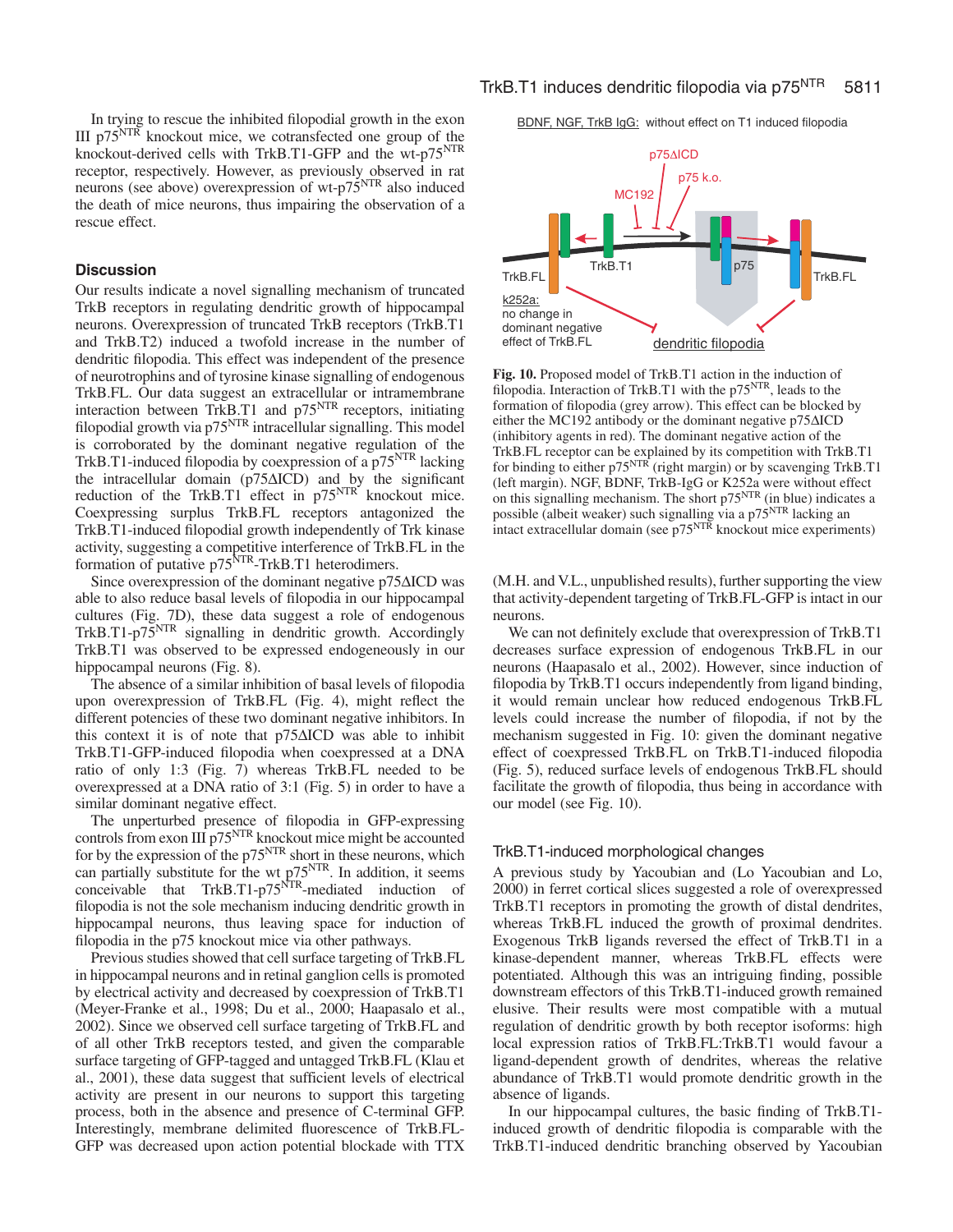and Lo (Yacoubian and Lo, 2000). However, two differences are evident. First, in our study, the proximal dendrites were the site of filopodia formation. Secondly, all TrkB.T1-induced effects on the formation of filopodia in our hippocampal cultures were completely independent of endogenous and exogenous TrkB ligands, and of TrkB.FL kinase signalling (Fig. 4). It remains an attractive hypothesis, that subcellular differences in endogenous expression levels of TrkB.FL versus TrkB.T1 (e.g. in hippocampus versus neocortex) could account for this dissimilar ligand dependence in TrkB-dependent dendritic growth (Yacoubian and Lo, 2000).

We directly addressed this issue by coexpressing both receptor isoforms in the same cells (Fig. 5). The observed dominant negative effect of TrkB.FL on TrkB.T1-induced formation of dendritic filopodia is the first direct demonstration of full length TrkB-mediated inhibition of TrkB.T1-induced signalling in neurons. Interestingly, a comparable dominant negative regulation of TrkB.T1-induced morphological changes by TrkB.FL receptors has recently been shown in a neuroblastoma cell line (Haapasalo et al., 1999). Taken together, these data provide evidence for a new function of coordinated TrkB.T1 and TrkB.FL signalling in regulating dendritic growth.

In contrast to the effects on filopodial growth observed here, most previous studies, addressing TrkB-dependent modulation of dendritic growth, focussed on BDNF-dependent modulation of dendritic branching and dendritic length (McAllister et al., 1997; Lom and Cohen-Cory, 1999; Tolwani et al., 2002). However, Horch and colleagues (Horch et al., 1999) reported a BDNF overexpression-induced sprouting of dendritic protrusions in cortical neurons, similar to the TrkB.T1-induced (albeit ligand independent) filopodial growth in our hippocampal neurons. The relation between these two effects remains to be determined.

Given the delayed expression of TrkB.T1 receptors during development compared with TrkB.FL (Fryer et al., 1996), it seems to be an attractive hypothesis that BDNF-dependent signalling via full length receptors supports the outgrowth of primary dendrites early in the development, whereas the delayed expression of TrkB.T1 allows for the ligand-independent sprouting of dendritic filopodia during synapse formation (Yacoubian and Lo, 2000). In a preliminary set of experiments we determined whether the increased number of dendritic filopodia is accompanied by an increase in synaptic contacts as suggested previously (Ziv and Smith, 1996). However, activitydependent staining of presynaptic terminals using FM 4-64 did not indicate a rise in functional synapse numbers in our TrkB.T1-overexpressing neurons (M.H. and V.L., unpublished observation) (see also Klau et al., 2001). It remains to be established whether such an effect on synaptic differentiation will be detected in TrkB.T1-GFP-overexpressing neurons in hippocampal slice cultures that show a larger number of coherent afferent fibres innervating the dendritic tree of a given neuron.

# Signalling mechanism of TrkB.T1-induced growth of dendritic filopodia

Our data provide three independent lines of evidence for an involvement of the p75<sup>NTR</sup> in the observed TrkB.T1-induced formation of filopodia: (1) inhibition in the presence of the MC 192 monoclonal  $p75<sup>NTR</sup>$  antibody; (2) dominant negative inhibition by a  $p75<sup>NTR</sup>$  lacking the intracellular domain; and, (3) significant reduction of the effect in exon III  $p75<sup>NTR</sup>$  knockout mice.

Furthermore, growth of filopodia is intact upon overexpression of the mutant TrkB∆ICD receptor variant lacking the TrkB.T1 intracellular domain. Coexpression of TrkB.FL receptors inhibits TrkB.T1-induced filopodia in a dominant negative fashion.

Taken together, these results lead us to propose that ligandindependent interaction of the extracellular or the intramembrane domains of TrkB.T1 and p75<sup>NTR</sup> provokes the formation of dendritic filopodia (Fig. 10). This pathway can be blocked by sterical hindrance of the TrkB.T1-P75<sup>NTR</sup> interaction by extracellular binding of the MC192 antibody to the p75<sup>NTR</sup> receptor (Barker and Shooter, 1994; Maliartchouk and Saragovi, 1997; Kimpinski et al., 1999). The inability of a different  $p75<sup>NTR</sup>$ antibody to block a similar TrkB.T1-induced growth of filopodia in N2a cells (Haapasalo et al., 1999) might reflect the different specificities of these antibodies to interfere with the interaction of p75NTR and TrkB.T1.

In accordance with the model, the filopodial growth is blocked when the TrkB.T1-p75<sup>NTR</sup> interaction is inhibited by a dominant negative p75NTR (Fig. 7). Furthermore we suggest that TrkB.FL inhibits the binding of TrkB.T1 to the  $p75<sup>NTR</sup>$  receptor by either forming heterodimers with TrkB.T1 or with p75<sup>NTR</sup>, respectively, thereby inhibiting the specific downstream signalling of the putative TrkB.T1- $p75<sup>NTR</sup>$  heterodimers. Thus, the tendency of TrkB.T1 to induce growth of filopodia in a given dendritic segment would critically depend on the relative abundance of these three receptors at the specified subcellular location (see also Yacoubian and Lo, 2000).

Interestingly, the TrkB.T1 receptor, which lacks an intracellular domain (TrkB∆ICD), still induced filopodia (Fig. 4C), indicating that the required motifs for interaction with the p75<sup>NTR</sup> are localized in the extracellular or intramembrane domain of TrkB.T1. Although these domains are identical in TrkB.FL, this receptor lacked an effect on filopodia. These data suggest that the intracellular domain of TrkB.FL prevents the appropriate interaction of the extracellular or intramembrane domain of the TrkB receptor with the  $p75<sup>NTR</sup>$ , or hinders the contact of a putative  $\text{TrkB.FL-p75}^{\text{NTR}}$  complex with the intracellular filopodia inducing machinery. Similarly, the dominant negative effect of coexpressed TrkB.FL on TrkB.T1 induced filopodia (Fig. 5) could be accounted for by this mechanism. Consequently, future studies should aim at identifying the TrkB.FL intracellular domains that prevent TrkB.FL from inducing filopodia.

The significant reduction of the TrkB.T1-induced filopodia in p75 knockout cultures supports the model proposed in Fig. 10. However, the exon III p75 knockout mouse used in this study has been reported previously to give rise to expression of a short p75NTR lacking most of the extracellular domain, which can partially substitute for full length p75<sup>NTR</sup> receptor signalling (von Schack et al., 2001). Thus, the remaining effect on filopodia formation in our p75 knockout experiments (see Fig. 9) could be explained by intact signalling of this short  $p75<sup>NTR</sup>$ . In fact recent evidence directly suggests signalling of p75<sup>NTR</sup> lacking an extracellular domain, which results from intramembrane proteolytic processing of the p75<sup>NTR</sup> (Yamashita et al., 1999; Jung et al., 2003; Kanning et al., 2003; Yamashita and Tohyama, 2003).

In accordance with the model in Fig. 10 recent evidence in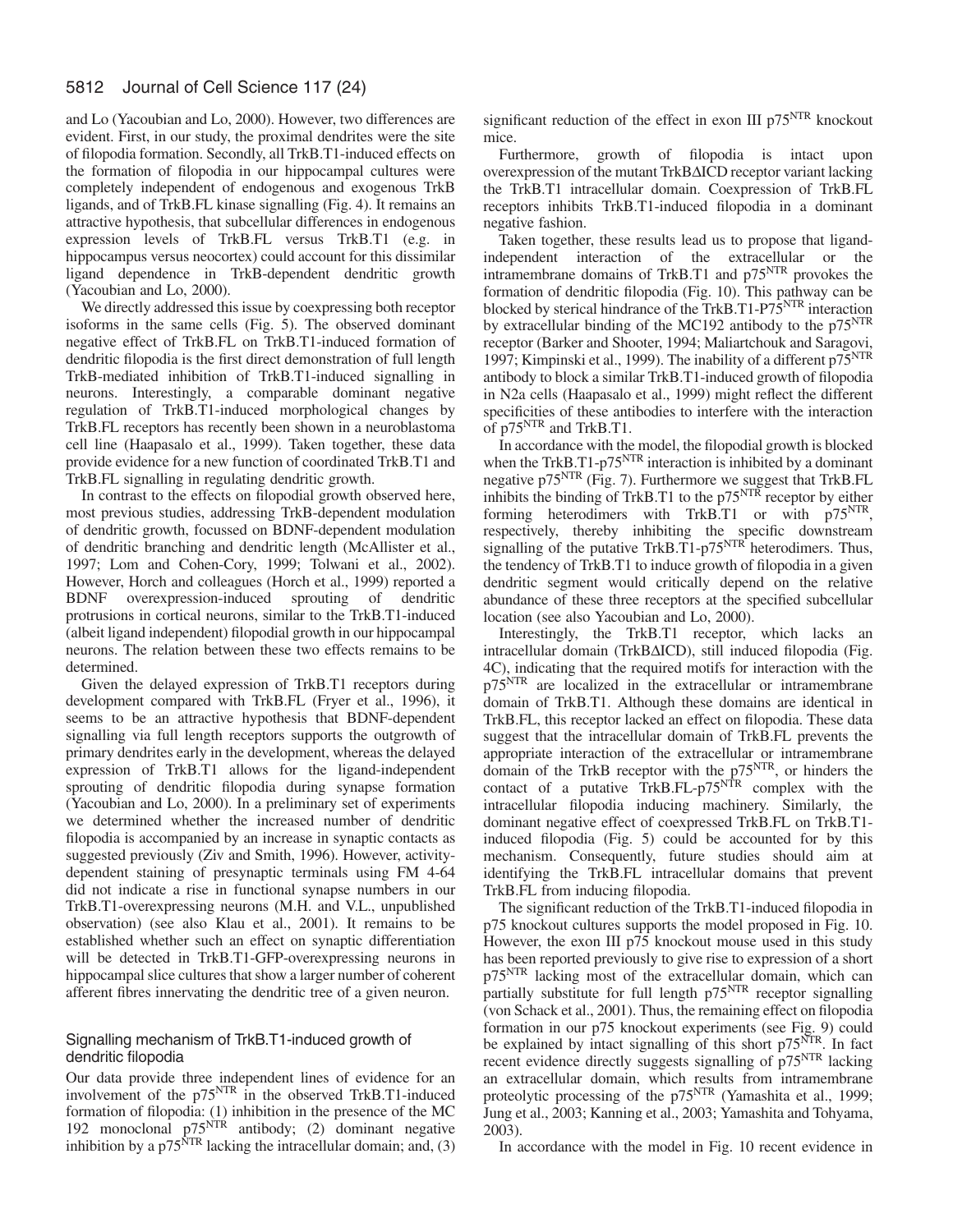fact indicates a ligand-independent molecular interaction of both TrkB.FL and intracellularly truncated TrkB.FL (resembling TrkB.T1) with the p75<sup>NTR</sup> receptor in HEK A293 cells, and also shows a role of these heteromeric receptor complexes in ligand discrimination (Bibel et al., 1999). Similar results have been described with respect to a molecular interaction of TrkA with p75<sup>NTR</sup> (Ross et al., 1996; Gargano et al., 1997) and a functional interaction of TrkC receptors with p75<sup>NTR</sup> (Hapner et al., 1998) in non-neuronal cells. Our data now provide the first evidence for a possible physiological function of a TrkB-p75<sup>NTR</sup> heteromeric receptor in neurons (see above).

NGF, which is known to selectively activate p75<sup>NTR</sup> and to induce fibre outgrowth via ceramide production in hippocampal neurons (Brann et al., 1999; Friedman, 2000), did not mimic the effect of overexpressed TrkB.T1 in our cultures. The involvement of different p75<sup>NTR</sup>-dependent signalling cascades in response to TrkB.T1 versus NGF could account for the dissimilar effects of these two unlike ligands in stimulating p75<sup>NTR</sup>-induced dendritic growth. The p75<sup>NTR</sup>-mediated dendritic growth in hippocampal neurons following stimulation with NGF was restricted to very young embryonic cultures (Brann et al., 1999; Brann et al., 2002). In more mature neurons, NGF-induced effects on dendritic branching were absent although the expression level of p75 receptors was not decreased (Brann, 2002). It thus seems plausible to assume that  $p75<sup>NTR</sup>$ signalling is experiencing subtle changes during neuronal development in culture, which can not be explained by, for example, reduced expression levels of p75<sup>NTR</sup> protein. The ongoing expression of  $p75<sup>NTR</sup>$  as observed by Brann et al. (Brann et al., 2002) is in line with stable expression of p75 mRNA in our hippocampal microcultures until at least 14 DIV (M. Knipper and V. L., unpublished). In support of a role of  $p75<sup>NTR</sup>$ in the formation of neuronal processes, Yamashita and colleagues (Yamashita et al., 1999) identified the small G protein RhoA as interacting with the intracellular domain of p75<sup>NTR</sup>. This interaction leads to a neurotrophin-independent activation of RhoA, indicating ligand-independent signalling of the p75 receptors. Binding of neurotrophins to p75NTR reduces the activity of RhoA, resulting in axonal outgrowth in PNS neurons (Yamashita et al., 1999). Interestingly, Rho has recently also been demonstrated to regulate the growth of filopodia and spine formation in hippocampal dendrites (Nakayama et al., 2000). It is thus tempting to speculate that RhoA signalling is involved in the TrkB.T1-p75<sup>NTR</sup>-mediated growth of filopodia observed in our study.

Myelin-associated glycoprotein (MAG) was recently found to bind to a complex consisting of  $p75<sup>NTR</sup>$  and ganglioside GT1b, thus retarding neurite outgrowth via intermediate activation of Rho (Yamashita et al., 2002), whereas neurotrophin-stimulated p75<sup>NTR</sup> promotes neurite outgrowth. Likewise, two recent studies implicated the  $p75<sup>NTR</sup>$  in the signal transduction of the NoGo receptor in complex with its ligands Nogo66, nMAG and oMPG (Wang et al., 2002; Wong et al., 2002). These findings are particularly relevant to our results, stressing the binding of p75NTR receptors to ligands other than neurotrophins. Furthermore, in the study by Yamashita and colleagues (Yamashita et al., 2002) MAG was shown to stimulate Rho activity downstream of p75<sup>NTR</sup>, whereas activation via neurotrophins elicits an opposite p75<sup>NTR</sup> signalling mechanism. This suggests that p75<sup>NTR</sup>-induced RhoA signalling could also be involved in the TrkB.T1-induced outgrowth of filopodia in

our hippocampal neurons. Since manipulation of Rho activity induces marked changes in dendritic morphology on its own (Nakayama et al., 2000), a role of Rho in TrkB.T1-induced growth of filopodia can not be easily determined by inhibition of Rho function. Thus, future studies employing mutant p75 receptors lacking the Rho interacting mastoparan binding site could help to demonstrate a causal connection between Rho binding to p75 and TrkB.T1-induced formation of filopodia in hippocampal neurons.

The authors want to thank David Middlemas for providing rat TrkB constructs, Sabine Rickheim-Lowack and Sabine Laerbusch for excellent technical assistance and Heiko Luhmann and Rolf Heumann for their support. This work was supported by grants from the DFG to V.L. (SFB 509 and SFB 553), M.S. (SFB 487) and K.S.E. (SFB 452).

# **References**

- **Barker, P. A. and Shooter, E. M.** (1994). Disruption of NGF binding to the low affinity neurotrophin receptor p75LNTR reduces NGF binding to TrkA on PC12 cells. *Neuron* **13**, 203-215.
- **Baxter, G. T., Radeke, M. J., Kuo, R. C., Makrides, V., Hinkle, B., Hoang, R., Medina-Selby, A., Coit, D., Valenzuela, P. and Feinstein, S. C.** (1997). Signal transduction mediated by the truncated trkB receptor isoforms, trkB.T1 and trkB.T2. *J. Neurosci.* **17**, 2683-2690.
- **Bibel, M., Hoppe, E. and Barde, Y. A.** (1999). Biochemical and functional interactions between the neurotrophin receptors trk and p75NTR. *EMBO J.* **18**, 616-622.
- **Biffo, S., Offenhauser, N., Carter, B. D. and Barde, Y. A.** (1995). Selective binding and internalisation by truncated receptors restrict the availability of BDNF during development. *Development* **121**, 2461-2470.
- **Bothwell, M.** (1995). Functional interactions of neurotrophins and neurotrophin receptors. *Annu. Rev. Neurosci.* **18**, 223-253.
- **Brann, A. B., Scott, R., Neuberger, Y., Abulafia, D., Boldin, S., Fainzilber, M. and Futerman, A. H.** (1999). Ceramide signaling downstream of the p75 neurotrophin receptor mediates the effects of nerve growth factor on outgrowth of cultured hippocampal neurons. *J. Neurosci.* **19**, 8199-8206.
- **Brann, A. B., Tcherpakov, M., Williams, I. M., Futerman, A. H. and** Fainzilber, M. (2002). Nerve growth factor-induced p75-mediated death of cultured hippocampal neurons is age-dependent and transduced through ceramide generated by neutral sphingomyelinase. *J. Biol. Chem.* **277**, 9812- 9818.
- **Cabelli, R. J., Allendoerfer, K. L., Radeke, M. J., Welcher, A. A., Feinstein, S. C. and Shatz, C. J.** (1996). Changing patterns of expression and subcellular localization of TrkB in the developing visual system. *J. Neurosci.* **16**, 7965- 7980.
- **Dobrowsky, R. T. and Carter, B. D.** (1998). Coupling of the p75 neurotrophin receptor to sphingolipid signaling. *Ann. N. Y. Acad. Sci.* **845**, 32-45.
- **Du, J., Feng, L., Yang, F. and Lu, B.** (2000). Activity- and Ca(2+)-dependent modulation of surface expression of brain-derived neurotrophic factor receptors in hippocampal neurons. *J. Cell Biol.* **150**, 1423-1434.
- **Eide, F. F., Vining, E. R., Eide, B. L., Zang, K., Wang, X. Y. and Reichardt, L. F.** (1996). Naturally occurring truncated trkB receptors have dominant inhibitory effects on brain-derived neurotrophic factor signaling. *J. Neurosci.* **16**, 3123-3129.
- Fanger, G. R., Jones, J. R. and Maue, R. A. (1995). Differential regulation of neuronal sodium channel expression by endogenous and exogenous tyrosine kinase receptors expressed in rat pheochromocytoma cells. *J. Neurosci.* **15**, 202-213.
- **Friedman, W. J.** (2000). Neurotrophins induce death of hippocampal neurons via the p75 receptor. *J. Neurosci.* **20**, 6340-6346.
- **Fryer, R. H., Kaplan, D. R., Feinstein, S. C., Radeke, M. J., Grayson, D. R. and Kromer, L. F.** (1996). Developmental and mature expression of full-length and truncated TrkB receptors in the rat forebrain. *J. Comp Neurol.* **374**, 21-40.
- **Gargano, N., Levi, A. and Alema, S.** (1997). Modulation of nerve growth factor internalization by direct interaction between p75 and TrkA receptors. *J. Neurosci. Res.* **50**, 1-12.
- **Haapasalo, A., Saarelainen, T., Moshnyakov, M., Arumae, U., Kiema, T. R., Saarma, M., Wong, G. and Castren, E.** (1999). Expression of the naturally occurring truncated trkB neurotrophin receptor induces outgrowth of filopodia and processes in neuroblastoma cells. *Oncogene* **18**, 1285-1296.